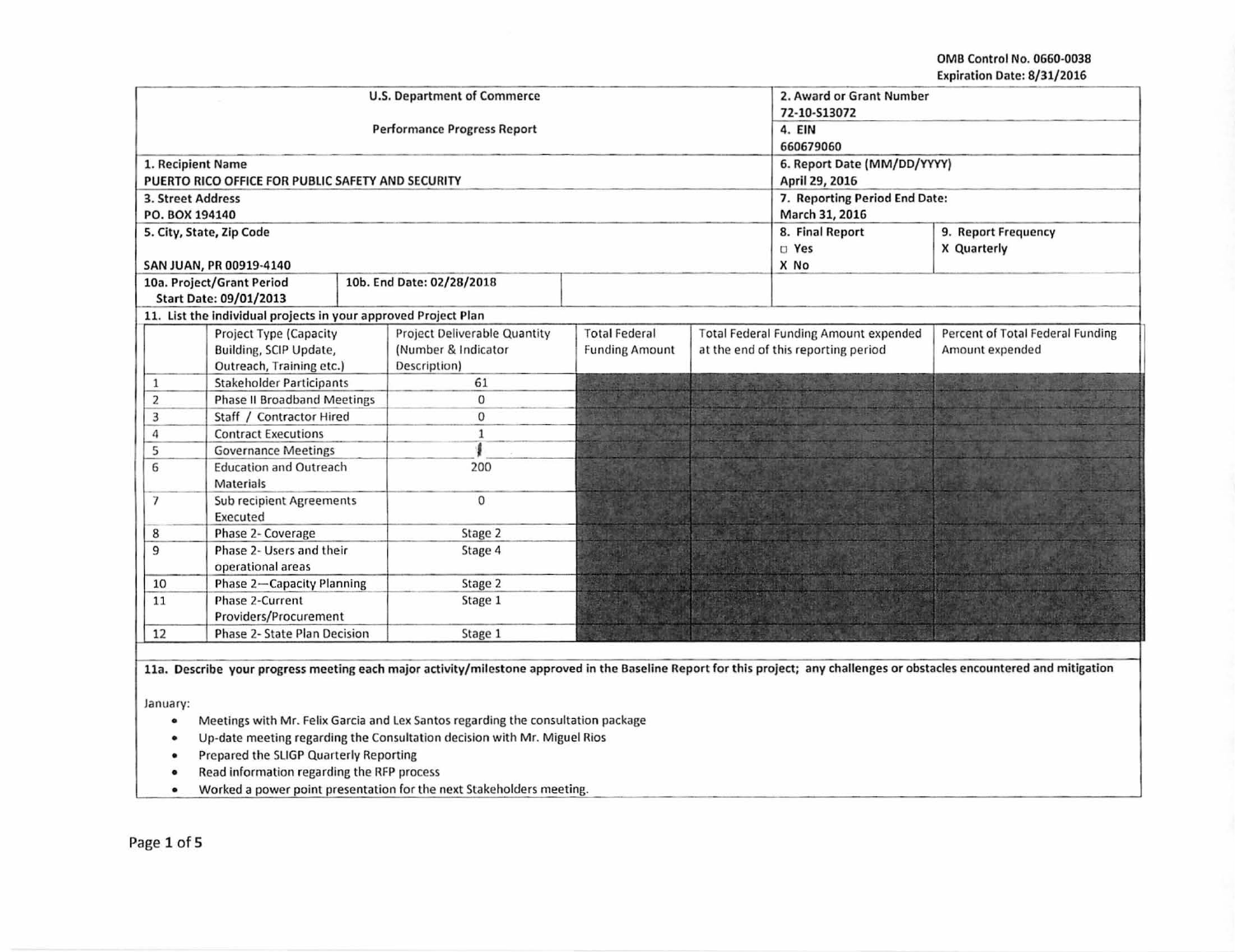- Verified videos of the project in the FlrstNet website.
- Meeting with Felix Garda regarding the different projects awarded by NTIA for Broadband In Puerto Rico
- Meeting with Lex santos regarding the Stakeholders meeting for February 12
- Lex Santos and Felix Garcia conducted a meeting regarding the communications towers of the TV and radio stations in PR
- Lex Santos and Netnla carrasquilfo verified the Website proposal services to sign the contract.
- Lex Santos and Felix Garcia verified the Information that PR need to complete regarding the Data Collection phase.
- Read all the FlrstNet weekly update

## February

- Meeting with Hecmar Morales regarding the stakeholders meeting on February 12,2016
- Finished the Power Point presentation for the stakeholders meeting
- Meeting with Netnia Carrasquillo regarding the Match expenses
- February 12, 2016 Stakeholders meeting In which Phase II of the Consultation Process was presented, 36 Stakeholders participated.
- Monthly conference call between PR SllGP staff and Mrs. Yuki Miyamoto
- Communication via e-mail with Kyle Richardson regarding outreach materials in Spanish language
- Meeting with Mr. Miguel Rios regarding a transition
- Read all the FlrstNet weekly update
- Meeting with the new SAA, Mr. Ansel Crespo regarding the SLIGP project
- Mr.Lex Santos participated in the SPOC weblnar on February 26,2016
- Coordinated the 2016 Public safety Broadband Stakeholder Meeting (PSCR) with the Task Team.
- Follow up Mr. Felix Garcia regarding the Data Collection status.

## March:

- March 4, 2016 Committee Task Team meeting to discuss the 16 objectives of the Request for Proposal for the construction of the NPSBN, 20 Stakeholders participated.
- Coordinated our partlclpation In the Spring 2016, SPOC Meeting.
- Communication via e-mail with Amanda Pereira and Andrew, regarding the Environmental draft document
- Read all the FlrstNet weekly update
- Read Information regarding the Gigabit Island Plan (Puerto Rico Broadband Strategic)
- Meeting with Lex Santos up-date project status
- Coordinated with Hecmar Morales the next Stakeholder meeting for April 8,2016
- Conducted a meeting with Mr. lex Santos and the Contractor of the website for the SUGP project
- Revised the power point presentation for the next stakeholder meeting
- Meeting with Hecmar Morales regarding the outreach materials.
- Felix Garcia visited the West Region to explain the Data Collection template.
- Meeting with Joel Figueroa, Luis Velez form the PR Fire Department regarding the Data Collection template.

11b. If the proJect team anticipates requesting any changes to the approved BaseUne Report In the next quarter, desalbe those below. Note that any substantive changes to the Baseline Report must be approved by the Department of Commerce before Implementation.

We are not expecting any changes.

Page 2 of 5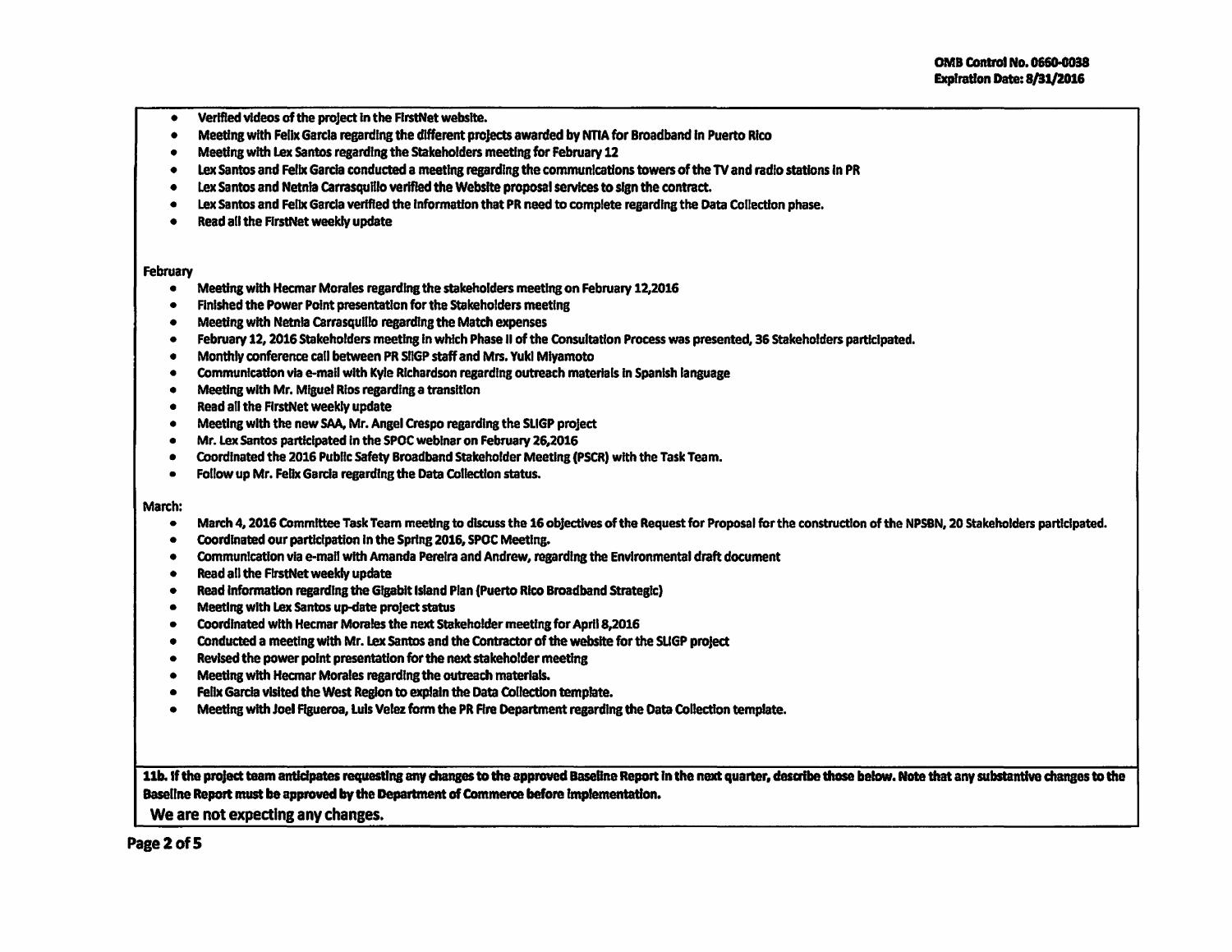llc. Provide any other information that would be useful to NTIA as it assesses this project's progress. The Puerto RicoNet Facebook account had 150 people reached in February and 136 in March.

The Twitter account its now 338 followers.

On February 12,2016, we distributed 5 information flyers to 36 participants

On March 4, we distributed 20 RFP information.

lld. Describe any success stories or best practices you have identified. Please be as specific as possible.

A DropBox account was created to provide updated information to the Stakeholders including Governance Body and CTT presentations.<br>12. Personnel

12. Personnel

12a. If the project is not fully staffed, describe how any lack of staffing may impact the project's time line and when the project will be fully staffed.

We still need to hire the Program Manager for the project. The request was sent to Mr Angel Crespo the new SAA for approval.

12b. Staffing Table

| Job Title                                        | FTE <sub>%</sub> | <b>Project(s) Assigned</b>                                                                                                            | Change                               |
|--------------------------------------------------|------------------|---------------------------------------------------------------------------------------------------------------------------------------|--------------------------------------|
| <b>Project Manager</b>                           |                  | Implementation of the plan and assure that project milestones are achieved                                                            | <b>Currently Vacant</b>              |
| Finance Director/Accountant                      | .20              | Produce reporting of financial report and transactions including audit systems                                                        |                                      |
| <b>SWIC</b>                                      | .50              | Implementation a statewide vision for interoperability                                                                                |                                      |
| <b>SPOC</b>                                      | .03              | Primary point of contact for NTIA and FirstNet                                                                                        | No longer charged to<br><b>SLIGP</b> |
| <b>Grants Administrator</b>                      | .30              | Provide grant management support, managing the project's budget, and ensuring that<br>the grant activities are completed on time.     |                                      |
| 13. Subcontracts (Vendors and/or Sub recipients) |                  |                                                                                                                                       |                                      |
|                                                  |                  | 13a. Subcontracts Table - Include all subcontractors. The totals from this table must equal the "Subcontracts Total" in Question 14f. |                                      |

| Name              | Subcontract Purpose                             | Type<br>(Vendor/Subrec | RFP/RFQ<br>Issued<br>(Y/N) | <b>Contract Executed</b><br>(Y/N) | <b>Start Date</b> | <b>End Date</b> | <b>Total Federal</b><br>Funds<br>Allocated | Total<br>Matching<br>Funds<br>Allocated | Project and %<br>Assigned |
|-------------------|-------------------------------------------------|------------------------|----------------------------|-----------------------------------|-------------------|-----------------|--------------------------------------------|-----------------------------------------|---------------------------|
| <b>Lex Santos</b> | Project Management/<br><b>Technical Advisor</b> | Vendor                 | Interviews                 |                                   | 08/17/2015        | 12/31/2015      | \$103,600.00                               | \$0.00                                  |                           |

Page 3 of 5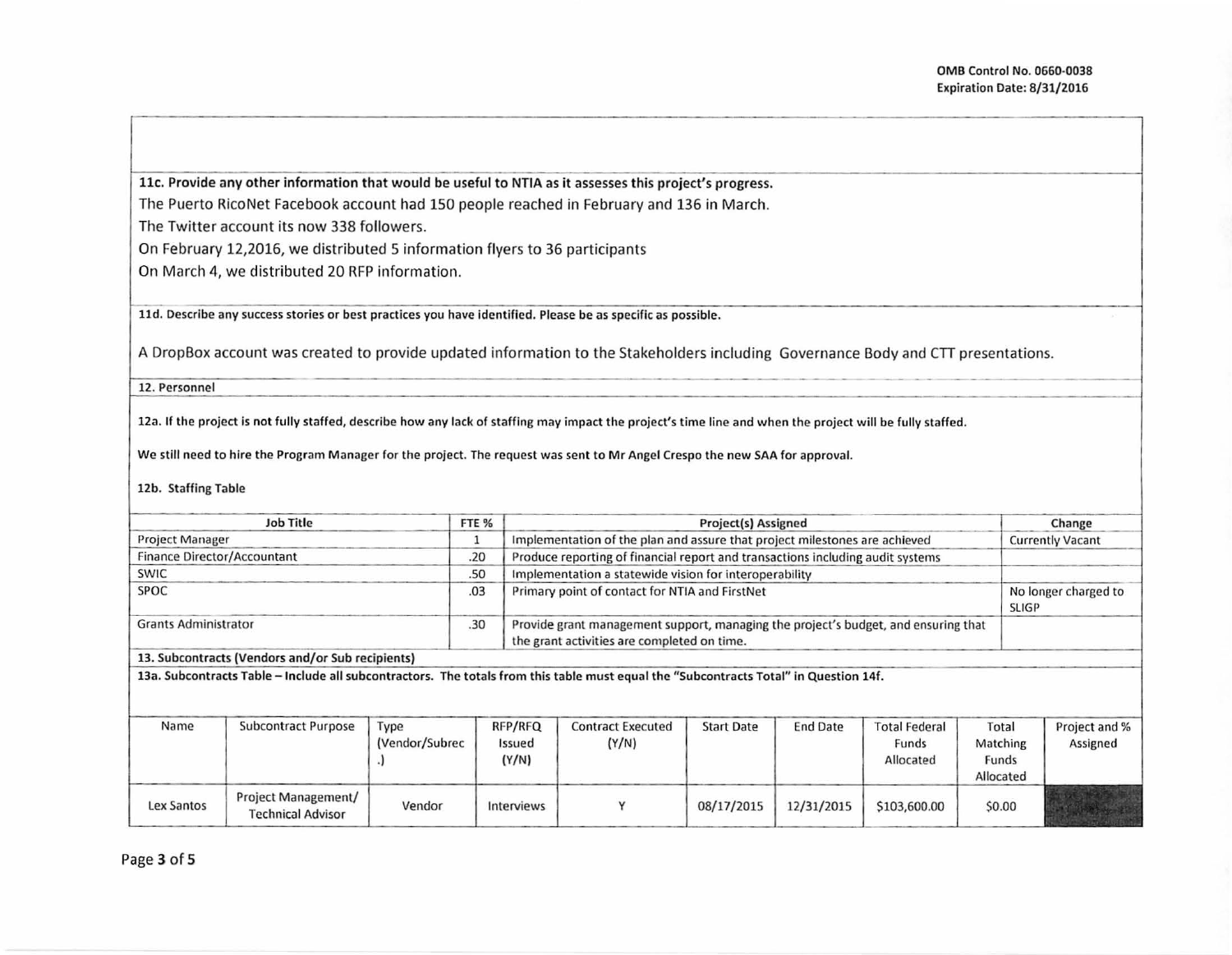| Andrés F.<br>Márquez                                                                                                                                                                            | Data Collector                                                                                               |                                     |              | Vendor                                | Interviews            | Y                          | 08/17/2015                           | 09/30/2015                                     | \$4,800.00   | \$0.00                          |           |  |
|-------------------------------------------------------------------------------------------------------------------------------------------------------------------------------------------------|--------------------------------------------------------------------------------------------------------------|-------------------------------------|--------------|---------------------------------------|-----------------------|----------------------------|--------------------------------------|------------------------------------------------|--------------|---------------------------------|-----------|--|
| Frances T.<br>Vázquez                                                                                                                                                                           | Data Collector                                                                                               |                                     |              | Vendor                                | Interviews            | Y                          | 08/17/2015                           | 09/30/2015                                     | \$4,800.00   | \$0.00                          |           |  |
| Planning/Legal<br>Consultant/<br>TBD<br>Engineering<br>Organization                                                                                                                             |                                                                                                              |                                     | Vendor       | И                                     | N                     | <b>TBD</b>                 | <b>TBD</b>                           | \$401,381.00                                   | \$185,885.00 |                                 |           |  |
| Outreach and<br>TBD<br><b>Educational Efforts</b>                                                                                                                                               |                                                                                                              |                                     | Vendor       | И                                     | N                     | <b>TBD</b>                 | <b>TBD</b>                           | \$224,837.00                                   | \$40,567.00  |                                 |           |  |
| Outreach and<br>Cybertech<br><b>Educational Efforts-</b><br>Solutions<br><b>Web Design</b>                                                                                                      |                                                                                                              |                                     | Vendor       | γ                                     | Υ                     | 02/01/2016                 | 05/31/2017                           | \$44,662.00                                    | \$8,058.00   |                                 |           |  |
| TBD<br><b>Legal Services</b>                                                                                                                                                                    |                                                                                                              |                                     | Vendor       | N                                     | И                     | <b>TBD</b>                 | <b>TBD</b>                           | \$12,000.00                                    | \$0.00       |                                 |           |  |
| TBD<br><b>Grant Writing Services</b>                                                                                                                                                            |                                                                                                              |                                     | Vendor       | Υ                                     | Υ                     | 03/14/2013                 | 06/30/2013                           | \$10,200.00                                    | \$0.00       |                                 |           |  |
|                                                                                                                                                                                                 | Add Row<br><b>Remove Row</b><br>13b. Describe any challenges encountered with vendors and/or sub-recipients. |                                     |              |                                       |                       |                            |                                      |                                                |              |                                 |           |  |
| 14. Budget Worksheet                                                                                                                                                                            |                                                                                                              |                                     |              |                                       |                       |                            |                                      |                                                |              |                                 |           |  |
| Columns 2, 3 and 4 must match your current project budget for the entire award, which is the SF-424A on file.<br>Only list matching funds that the Department of Commerce has already approved. |                                                                                                              |                                     |              |                                       |                       |                            |                                      |                                                |              |                                 |           |  |
| Project Budget Element (1)                                                                                                                                                                      |                                                                                                              | <b>Federal Funds</b><br>Awarded (2) |              | <b>Approved Matching</b><br>Funds (3) |                       | <b>Total Budget</b><br>(4) | <b>Federal Funds</b><br>Expended (5) | <b>Approved Matching Funds</b><br>Expended (6) |              | <b>Total Funds Expended (7)</b> |           |  |
| a. Personnel Salaries                                                                                                                                                                           |                                                                                                              |                                     | 383,200.00   |                                       | 15,693.00             | 398,893.00                 | 101,351.00                           | 15,693.00                                      |              | 117,044.00                      |           |  |
| b. Personnel Fringe Benefits                                                                                                                                                                    |                                                                                                              |                                     | 79,061.00    |                                       | 2,957.00              | 82,018.00                  | 15,064.00                            | 2,957.00                                       |              | 18,021.00                       |           |  |
| c. Travel                                                                                                                                                                                       |                                                                                                              |                                     | 102,784.00   | 0.00                                  |                       | 102,784.00                 | 49,645.00                            | 0.00                                           |              | 49,645.00                       |           |  |
| d. Equipment                                                                                                                                                                                    |                                                                                                              |                                     | 0.00         |                                       | 0.00                  | 0.00                       | 0.00                                 | 0.00                                           |              | 0.00                            |           |  |
| e. Materials/Supplies                                                                                                                                                                           |                                                                                                              |                                     | 14,608.00    |                                       | 16,608.00<br>2,000.00 |                            | 5,551.00                             | 0.00                                           |              | 5,551.00                        |           |  |
| f. Subcontracts Total                                                                                                                                                                           |                                                                                                              |                                     | 806,280.00   |                                       | 234,510.00            | 1,040,790.00               | 43,610.00                            |                                                | 0.00         |                                 | 43,610.00 |  |
| g. Other                                                                                                                                                                                        |                                                                                                              |                                     | 46,691.00    | 103,000.00                            |                       | 149,691.00                 | 9,511.00<br>1,917.00                 |                                                | 11,428.00    |                                 |           |  |
| h. Total Costs                                                                                                                                                                                  |                                                                                                              |                                     | 1,432,624.00 | 358,160.00                            |                       | 1,790,784.00               | 224,732.00                           | 20,567.00                                      |              | 245,299.00                      |           |  |
| i. % of Total                                                                                                                                                                                   |                                                                                                              | 80%                                 |              |                                       | 20%                   | 100%                       | 91.62%                               | 8.38%                                          |              | 100%                            |           |  |
|                                                                                                                                                                                                 |                                                                                                              |                                     |              |                                       |                       |                            |                                      |                                                |              |                                 |           |  |